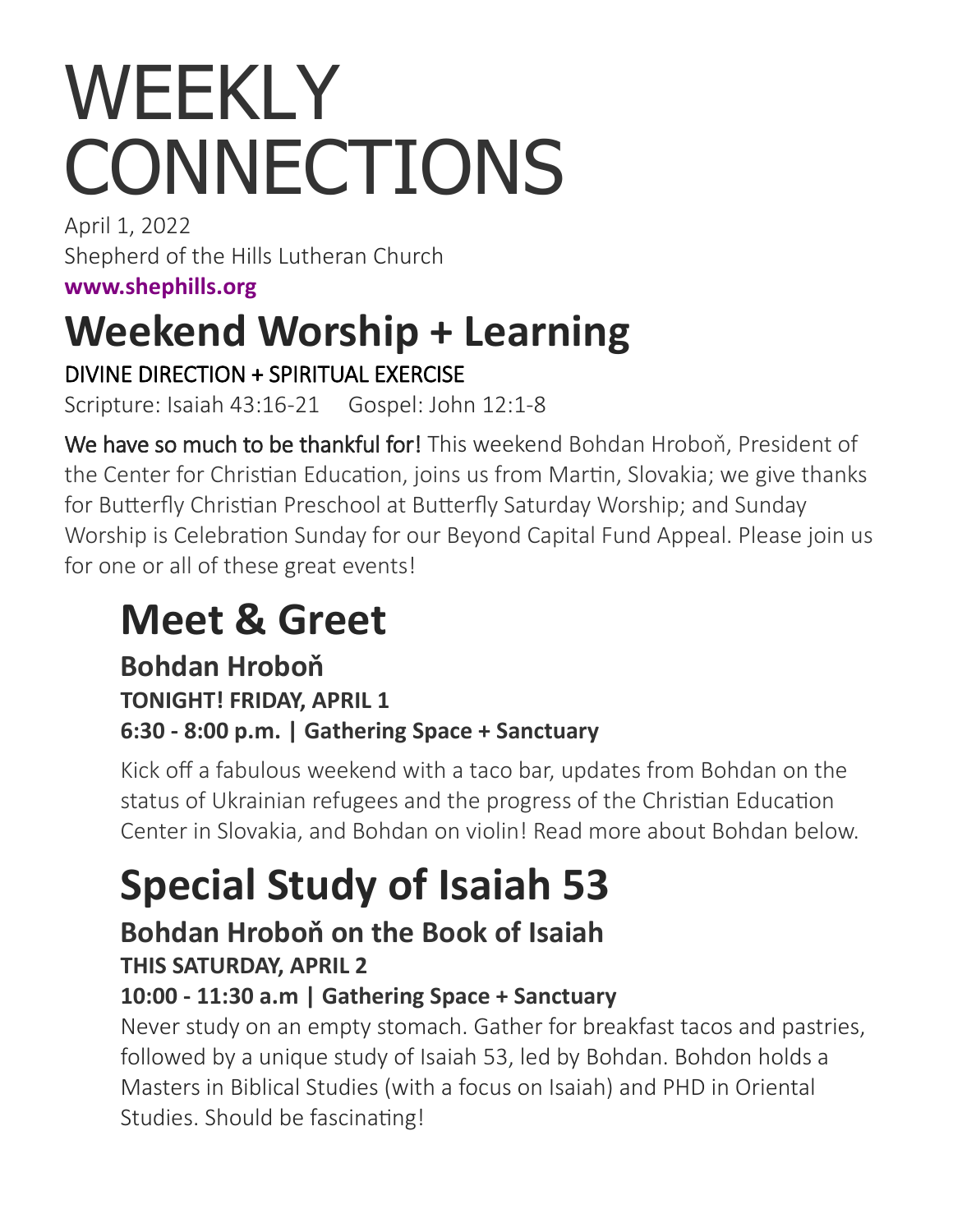### **Butterfly Saturday**

### **Celebration Worship and Fellowship THIS SATURDAY, APRIL 2 5:30 pm | Courtyard**

Bring everyone (and a picnic !) as we celebrate our ministry of Butterfly Christian Preschool with the Butterfly families. Worship will be followed by fellowship, live music, and Hoady's Ice Cream Truck\*.

**\*Buy an ice cream and fund a Ukrainian child's education! Butterfly will match all ice cream sales and donate to the Center for Christian Education for the creation of scholarships for Ukrainian refugees.**

### **Beyond Celebration Worship**

### **THIS SUNDAY, APRIL 3**

#### **8:15 and 10:45 a.m. Worship | Sanctuary 9:00 - 10:30 a.m. Breakfast | Gathering Space 10:45 a.m. Worship | Sanctuary + [Livestream](http://www.shephills.org/watch)**

A celebration worship honoring your support (89 households participating with \$2,000,914 given and pledged to date!) of the Beyond Capital Fund Appeal! Bohdan Hroboň gives the message, and special guest **[Steve Olson](olsonadvancement.com)**, campaign consultant for Beyond , joins us too!

### **Who is Bohdan Hroboň?**

Bohdan Hroboň joins us from Martin, Slovakia where he founded a small Bible school in 1998. 23 years later, it includes pre, elementary, middle, and high schools and several forms of continuing education. With over 750 students, the Center for Christian Education is the largest Lutheran educational institution in Slovakia.

Bohdan lived the first two decades of his life in communist Czechoslovakia. As the son of a fifth generation Lutheran pastor, options for a confessing Christian in a communist country were limited. He pursued studies in computer science (MS in cybernetics), and when Communism fell and new possibilities opened up, Bohdan became a math and English teacher in a justestablished Lutheran high-school, later returning to school and attending a bible school in Minneapolis through Wheaton College in Chicago (MA in Biblical Studies), Luther Seminary in St. Paul (pre-doctoral studies), to Oxford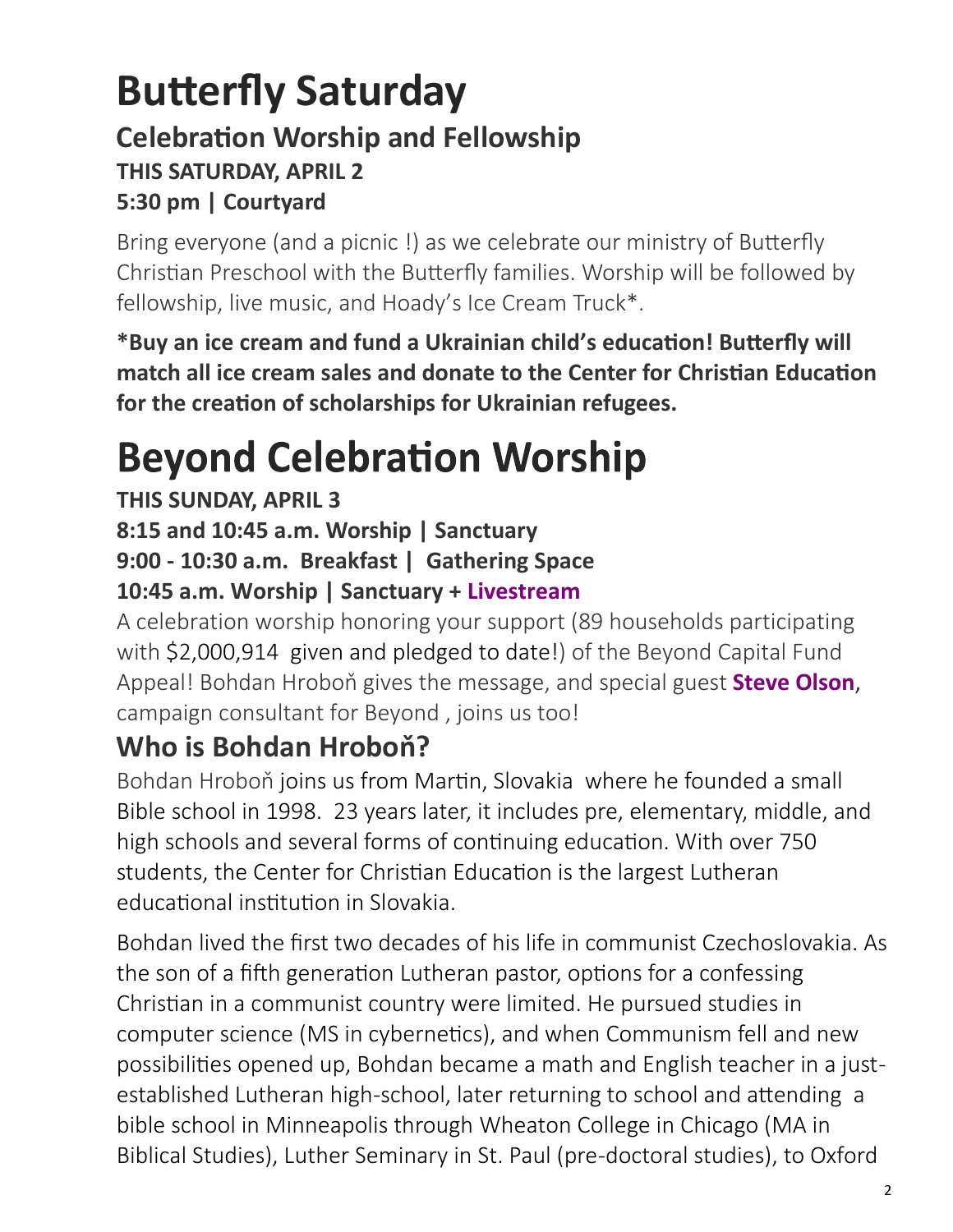University (PhD in Oriental Studies), he gained a solid training to be an Old Testament teacher.

### **Adult Bible Study**

**EVERY SUNDAY 9:30 a.m. | Library + Zoom** An in depth study of the week's scripture. Contact [Ruby Cadenhead.](mailto:rubies61@gmail.com) Zoom - Meeting ID: 882 7978 6819 Passcode: 267585 [Click here to join the Zoom](https://us02web.zoom.us/j/88279786819?pwd=Uytzc1NsT0xCWlM5dnVCMlBFZ1djUT09) 

### **High Five for Children + Families EVERY SUNDAY**

#### **9:45 a.m. | Courtyard**

Faith formation and worship all wrapped up in one! Make sure and join us next week for pony rides, petting zoo and pastries as we celebrate Palm Sunday. Contact [Pr. Lauren.](mailto:lauren@shephills.org)

### **The PrayGround is Back!**

Bring your kids, the PrayGround is back! As COVID restrictions continue to lift, we are slowly beginning to phase in the PrayGround. We have books, tables, chairs, and coloring in addition to the Worship Boxes to keep younger ones entertained and participating in worship at an age appropriate level.

### **Easter Lilies**

It's a yearly tradition at ShepHills to fill the Sanctuary with Easter Lilies. Help us offset the cost by purchasing one in honor or memory of a loved one. Find giving envelopes outside the sanctuary, or [purchase online.](https://onrealm.org/shephills/give/lily) Thank you!

### **Joel Timmons**

We have truly been blessed to have Joel Timmons, Youth Director, as a part of our community for so many years. It is a bittersweet goodbye as we wish him well in the next leg of his journey as he begins a Hospital Chaplain Residency in September. Please take a moment and [read his letter t](https://shephills.org/wp-content/uploads/2022/03/Letter-from-Joel-Timmons-Youth-Director.pdf)o the congregation and families he has so faithfully served.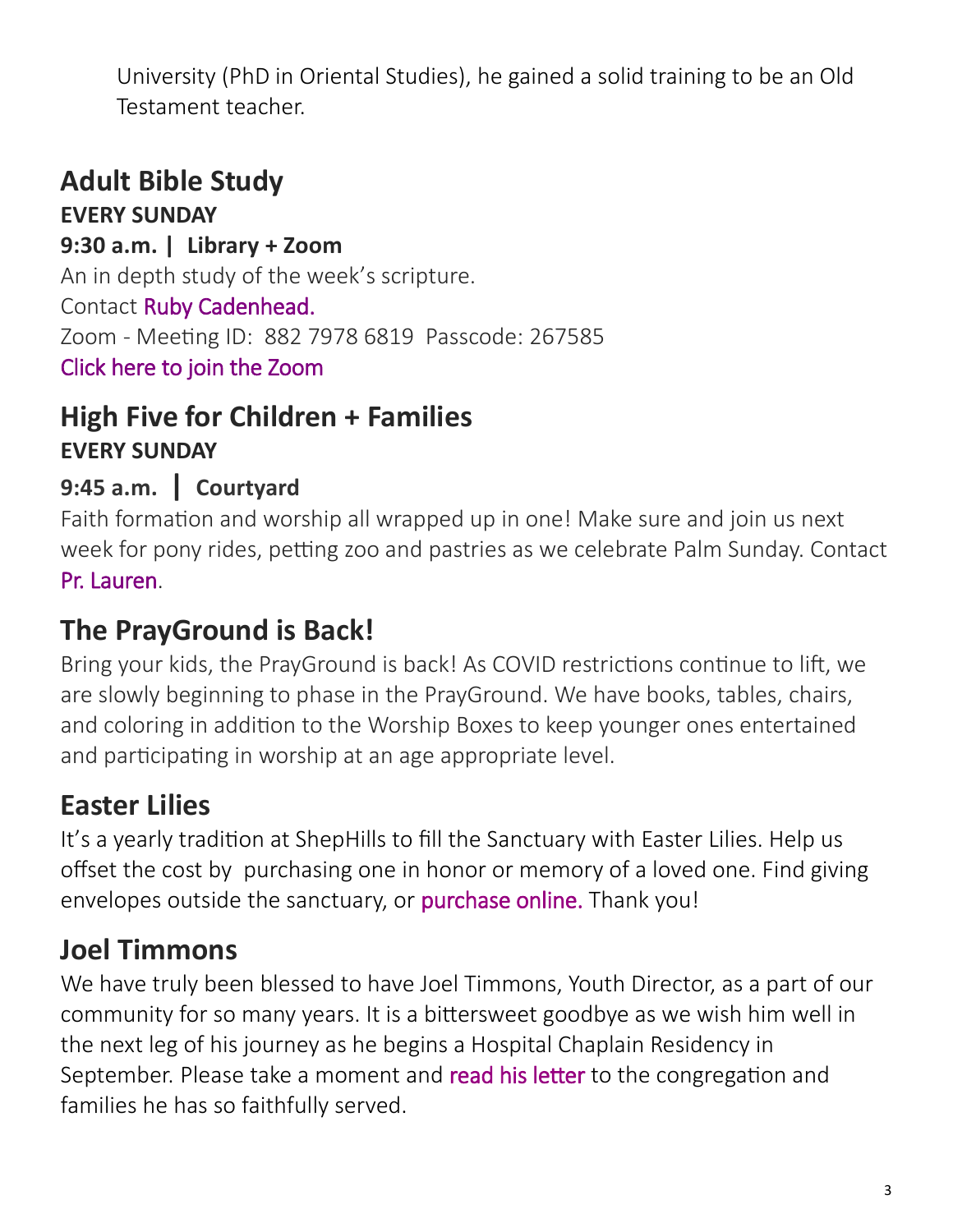### **Holy Week and Easter Jesus Lives!**

We hope you'll come back and be part of our great community as we walk together through Holy Week towards the ultimate reward and the greatest comeback story of all-the resurrection of Jesus!

### **Palm Sunday** APRIL 9/10

Saturday Courtyard Worship at 5:30 p.m.

Sunday Worship at 8:15 and 10:45 a.m. (Live Stream option at 10:45 a.m.)

Palm Sunday Family Activity at 9:45 a.m.: Pony rides, petting zoo, food and fellowship

### **Maundy Thursday**

### APRIL 14

Worship at 12:00 p.m. and 7:00 p.m.

Special Communion experience for our children

Veiling of the cross moving us to Good Friday

### **Good Friday**

### APRIL 15

Good Friday 'Children's Journey' at 10:30 a.m. A very important time for children to hear the story of Jesus' love for them and the world

Good Friday "Passion" Worship at 7:00 p.m. The most powerful worship experience of the year, providing the Passion Story that communicates the depth of God's love

### **Holy Saturday**

### APRIL 16

Guided Prayer Walk on the church campus anytime between 9:00- Noon

Saturday Easter Worship in the Courtyard at 5:30 p.m.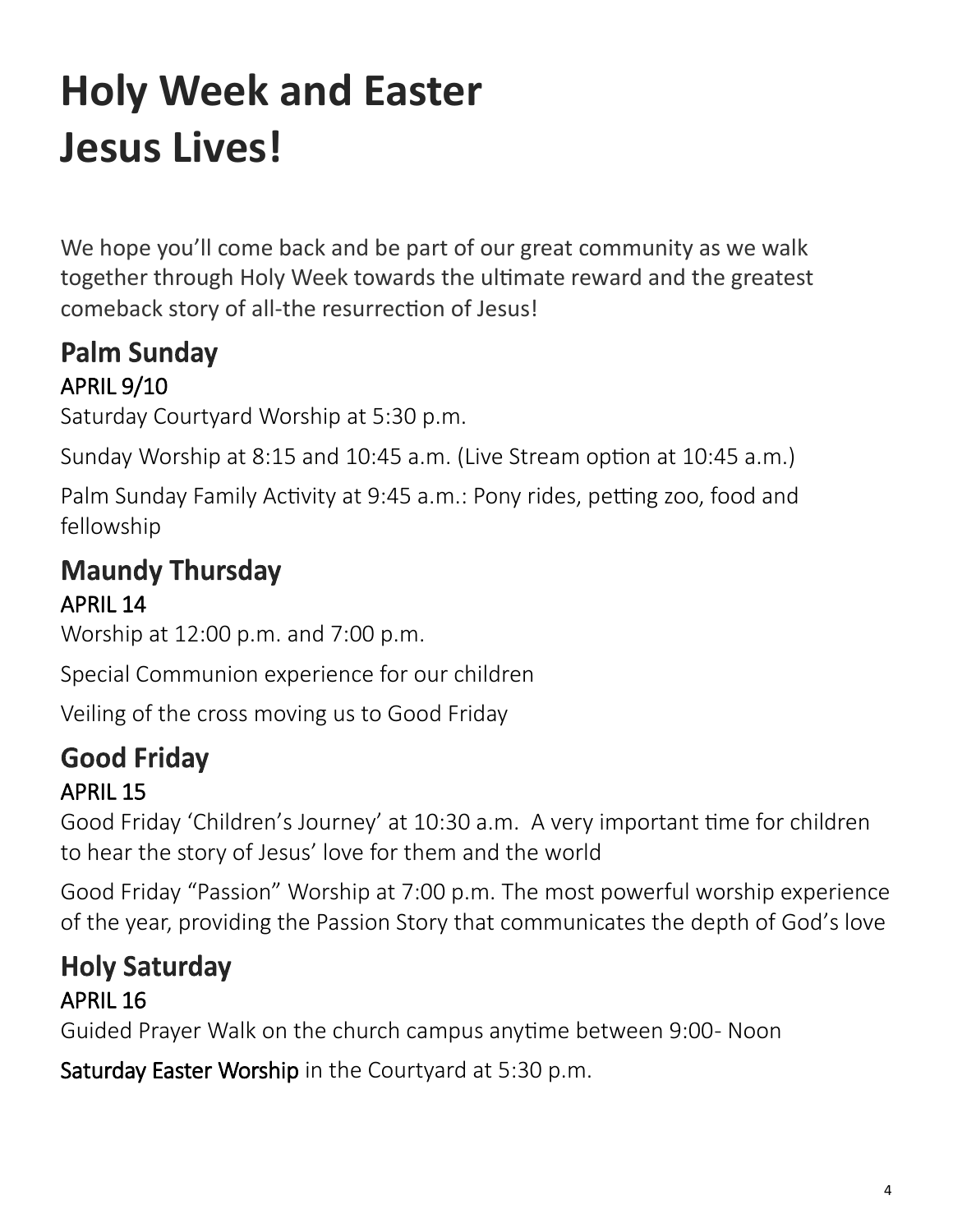### **Easter Sunday** APRIL 17

Sunrise Worship in Outdoor Worship Center at 7:00 a.m.

Traditional Sanctuary Worship at 8:00 a.m. and 11:00 a.m.

Easter Worship in the Courtyard at 9:30 a.m.

Easter Breakfast served in the Activity Center anytime between 8:00-10:00 a.m.

### **Easter Offering**

Our Easter offering has been designated to support ELCA World Hunger and Lutheran Immigration and Refugee Service.

### **New Care Groups**

### **Cancer Support Group FOURTH TUESDAYS, NEXT MEETING APRIL 26 6:00 - 7:30 p.m. | Library + Zoom**

Email [Sandy Smith](mailto:texas.sandysmith@gmail.com) or call 512-569-6453. Sandy is also available between groups to serve as a resource to individuals and their families. More details under Events in Realm.

### **PALS (Parents of Addicted Loved Ones) EVERY MONDAY**

### **7:00 - 8:30 p.m. | Library**

Parents and family members (over the age of 18) of loved ones who struggle with addiction are invited to participate in the PAL support group to receive hope, through education and an opportunity to share and learn from others facing the same challenges.

The free weekly meetings are held on Monday evenings from 7 to 8:30 PM in the library at Shepherd of the Hills Lutheran.

For more information about this group and others in the surrounding Austin area and other cities, visit the website, [www.palgroup.org](http://www.palgroup.org) You are not alone!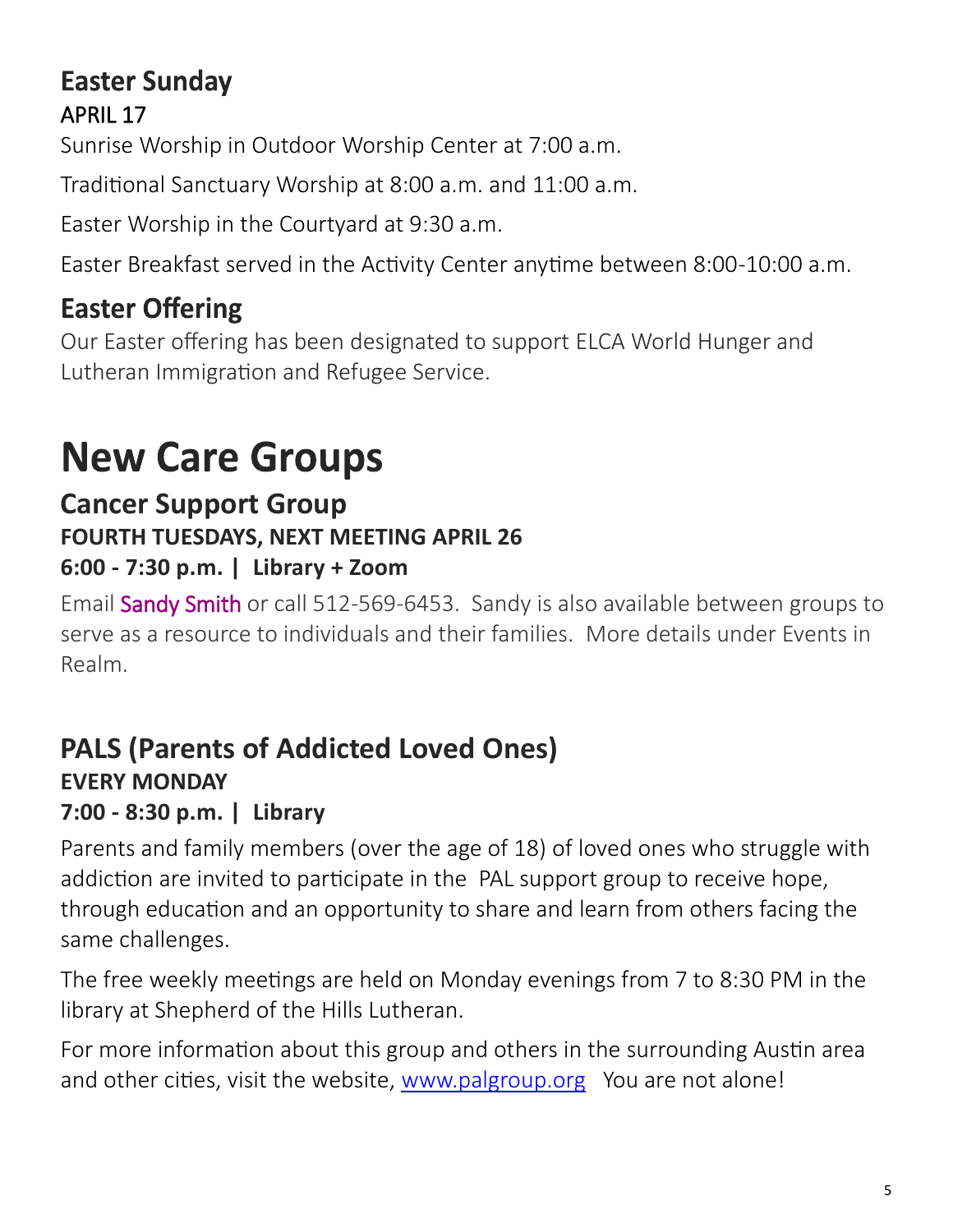### **Upcoming Memorial Services**

### **Memorial Service for Don Knight**

### **SUNDAY, APRIL 10**

### **4:00 p.m. | Sanctuary**

On Friday, March 25, 2022, Don knight passed from this life into life eternal. We grieve his wife Anita and family, and all those who loved him, and we place our trust in the power and the promise of the resurrection life in Jesus Christ. A reception in the Activity Center will follow.

#### **Memorial Service for Jack Knox TUESDAY, APRIL 5**

### **1:30 p.m. | All Saints Presbyterian Church**

A service remembering Jack Knox, friend of ShepHills, will be held at All Saints Presbyterian Church, 7808 Rialto Blvd., Austin, TX 78735

### **This Week's Events**

Go to Realm Events or the website for details and more events!

### **Family Advent Retreat 2022**

#### **REGISTRATION BEGAN APRIL 1**

#### **Save the Date! December 2-4, 2022**

We'll be registering for the weekend of December 2-4, 2022. Registration begins April 1, so mark your calendars! Registration can be found here on April 1: [www.crosstrails.org/retreats](http://www.crosstrails.org/retreats)

Questions? Contact our resident Camp Chrysalis retreat guru, Melissa Robertson ([melissa.k.rob@gmail.com\)](mailto:melissa.k.rob@gmail.com) for more information!

**Forgiveness** led by Dr. Steve Larson **EVERY WEDNESDAY (LAST CLASS) 10:30 a.m. | Library + Zoom**

An in-depth study of forgiveness during Lent. Zoom ID 870 4638 4698 Passcode 469481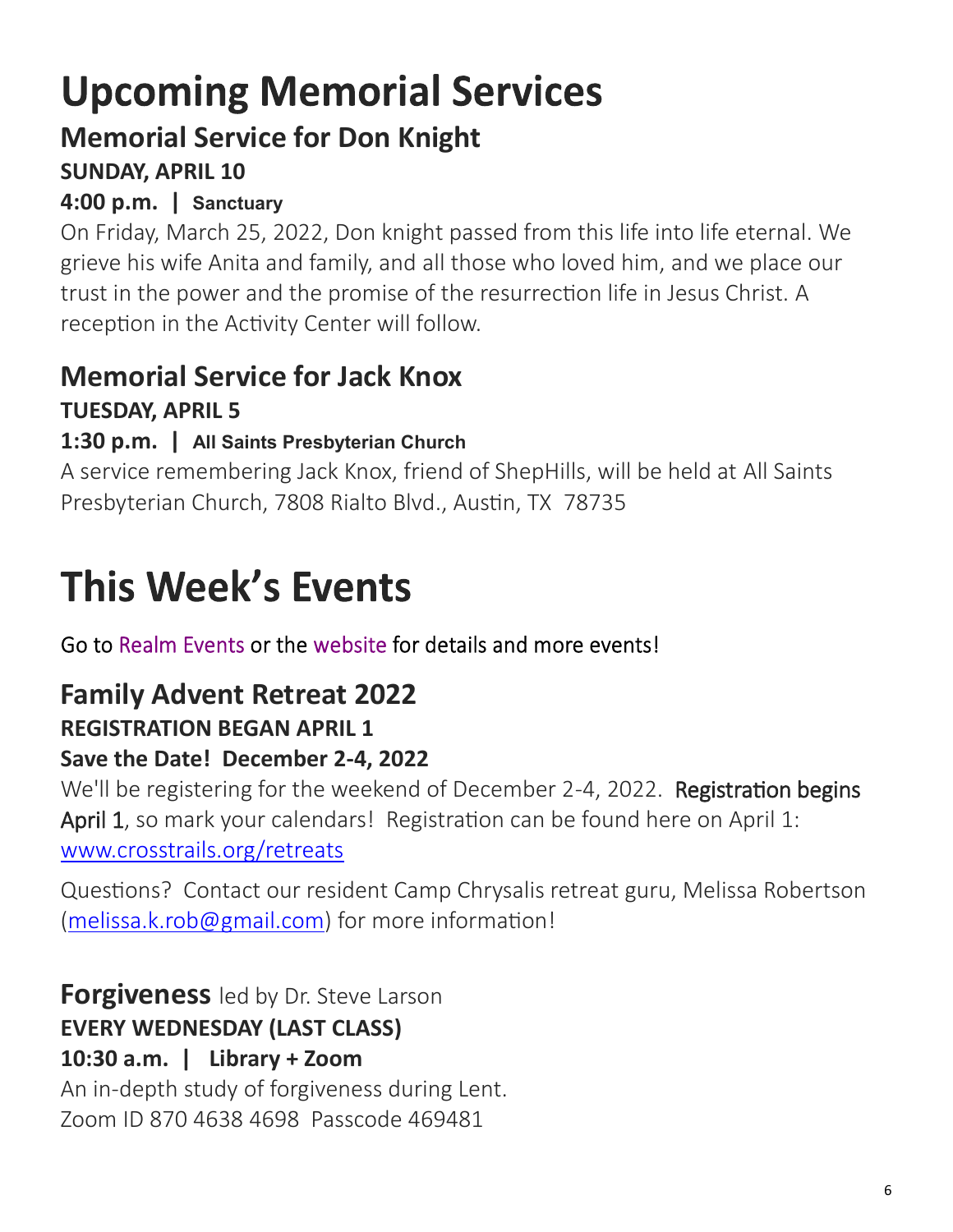### **Wednesday Evening Worship EVERY WEDNESDAY (LAST GATHERING)**

**7:00 p.m. | Sanctuary**  Reflection and discussion on weekly topic.

### **Readers' Heaven START READING!**

### **Save the Date! Thursday, April 28 @ 7:00 p.m.**

Our next book is for all grandparents and anyone who hopes to be a grandparent one day! Norma Smith has recommended and will lead the discussion on [Nannaville: Adventures in Grandparenting](https://www.bookpeople.com/book/9780812985917) by Anna Quindlen. It's a lively, beautiful, and moving book about being a grandmother. Quindlen offers thoughtful and telling observations about her new role, no longer mother and decision-maker but secondary character and support to the parents of her grandson. Candid, funny, frank, and illuminating, Quindlen's singular voice has never been sharper or warmer.

## **Giving**

### **Mid-Week Lent and Easter Offering**

Our Mid-Week Worship in Lent and our Easter Sunday offering has been designated to support ELCA World Hunger and Lutheran Immigration and Refugee Service.

ELCA World Hunger For nearly two years the world has reeled from the effects of a deadly pandemic. While Shepherd of the Hills has responded with extraordinary generosity in supporting our food pantry, Bread for All, this special offering will allow us to go national and .global in responding to hunger needs.

**Lutheran Immigration and Refugee Service (LIRS)** has been a critical arm of the Lutheran Church providing humanitarian aid, assimilation, and advocacy for refugees all over the word. They are a "boots-on-the-ground" ministry going to places and helping people. Financial support allows them to do this ministry and offer humanitarian aid. The war in Ukraine, declared by President Putin, is causing loss of life as well as a major Refugee crisis. Our Lent and special Easter offerings will provide assistance in LIRS responding to this crisis.

[Giving c](http://www.shephills.org/give/)an be done on the website, or under Giving on onrealm.org, or by check or cash. Please indicate Lent /Easter Offering.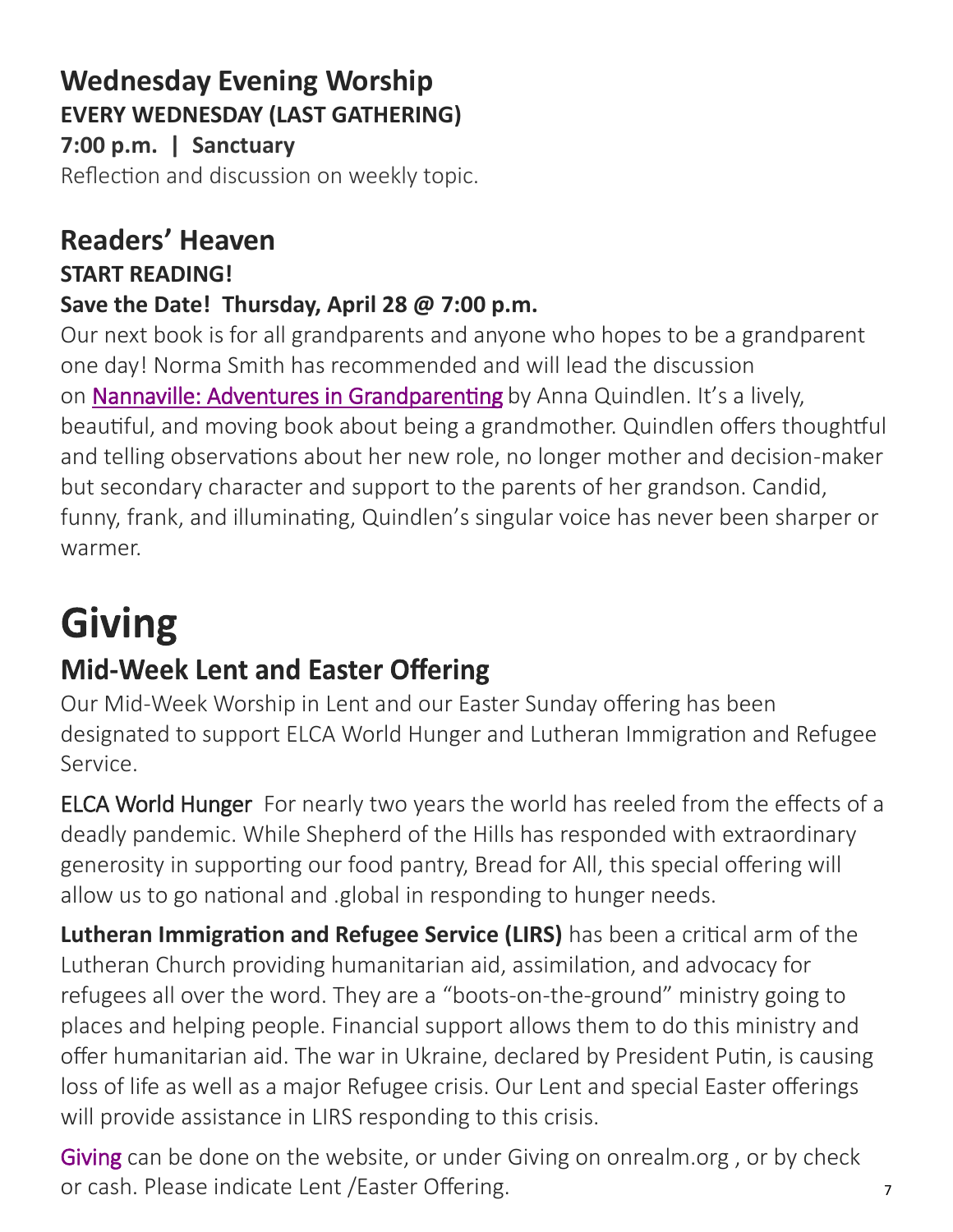### **Beyond Capital Fund Appeal**

We broke \$2 million! Thank you for being a part of our future! We currently have 89 households participating, and have raised \$2,000,914 in gifts and pledges. Click [here](https://shephills.org/beyond/) to learn more and make your pledge. Thank you for being a part of our future!

### **Regular Giving**

[Click here](https://shephills.org/give/) to stay current with your giving or make a one-time gift. Thank you for giving freely and joyfully!

### **2022 Stewardship**

It's never too late to make a pledge of support for our ministry and missions! Please consider making your 2022 pledge using this **online pledge card**, or mail in a paper pledge card to 3525 Bee Caves Rd., 78746. Thank you!

### **Thrivent Members**

### **THRIVENT HAS CHARITABLE FUNDS FOR YOU TO USE!**

#### **[Thrivent Choice](https://www.thrivent.com/about-us/membership/thrivent-choice)**

#### **[Thrivent Action Teams](https://www.thrivent.com/about-us/membership/thrivent-action-teams)**

Click on the links above to see how Thrivent will GIVE you money for your favorite non-profits. You can use these dollars to buy diapers for Bread for All, Bibles for Haiti, or Baby Care Kits for LWR - just to name a few!

### **Bread for All (BFA) Food Pantry Collection**

#### **EVERY SATURDAY + SUNDAY**

#### **9:00 - 11:00 a.m. | Courtyard on Saturdays**

#### **8:00 a.m. - Noon | Gathering Space on Sundays**

has been a large uptick in new clients at BFA due to the rising cost of rent, food and gas. Please make it part of your weekly routine and drop off diapers and nonperishable food donations for Bread for All Food Pantry, a ministry of Austin City Lutherans. Drop donations in the bin on Saturday mornings, or bring them with you to worship. Thank you for supporting our neighbors in need!